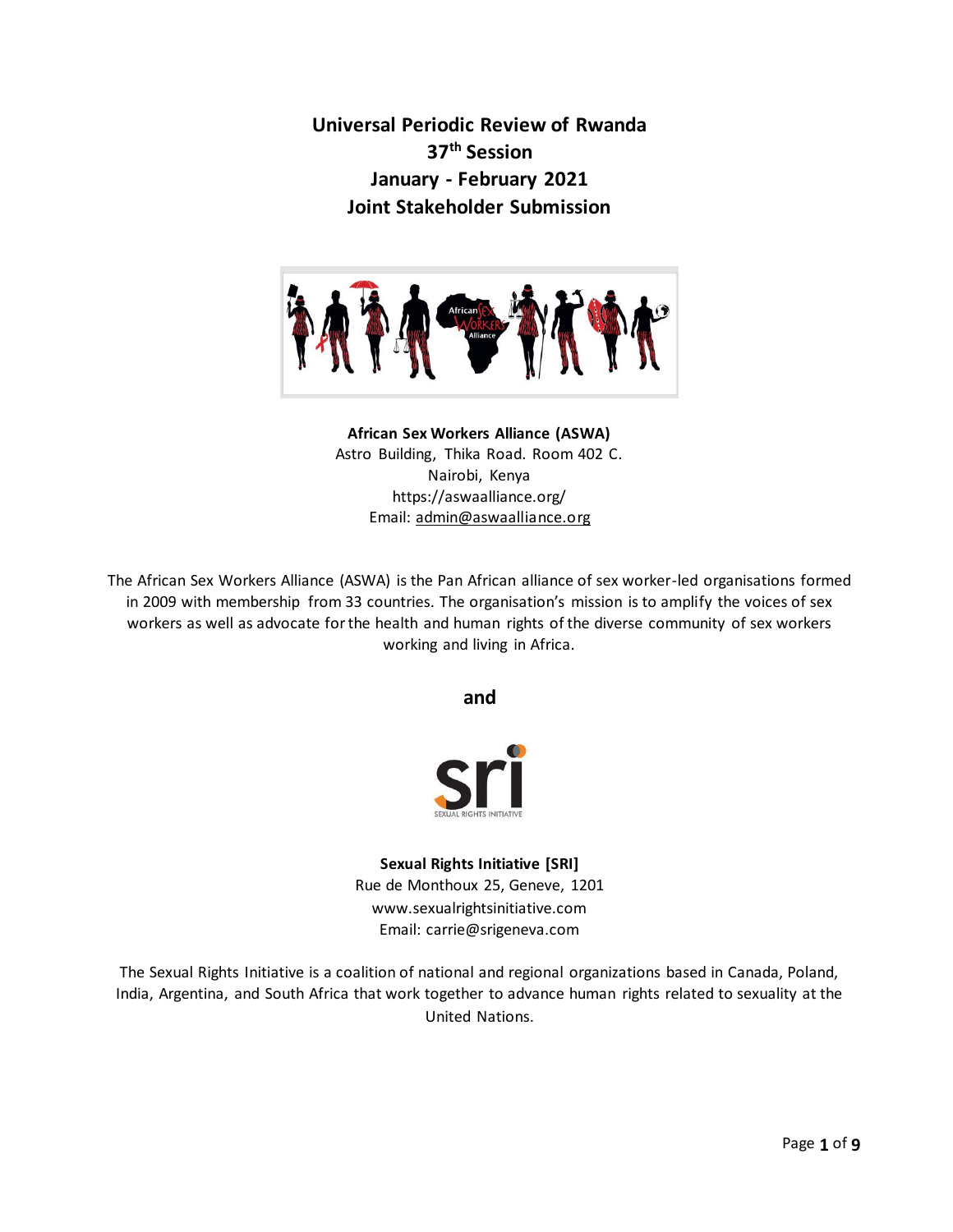**Key Words:** sexual and reproductive health and rights; sex work; sex workers' rights; criminalization of adult sex work; violence against sex workers; gender-based violence; sexual and reproductive health services; HIV and AIDS

# **Executive Summary**

- 1. This report has been jointly prepared by the African Sex Workers Alliance (ASWA) and the Sexual Rights Initiative (SRI). It seeks to highlight the existing and ongoing human rights violations against sex workers due to restrictive and punitive laws and policies in Rwanda. It also outlines Rwanda's commitment to provision and protection of rights through various national and international mechanisms, including the previous cycle of the Universal Periodic Review (UPR) and the relevant recommendations.
- 2. The Constitution of Rwanda guarantees enjoyment of human rights and freedoms on the principle of equality of all Rwandans before the law as well as equality between men and women.<sup>1</sup> This is reinforced through the ratification of numerous international and regional human rights treaties. The Government of Rwanda has committed to protect and safeguard the human rights of all of its citizens. However, sex work is seen as a moral issue: the moralistic view that sex workers are choosing to "defile" their bodies continues to inform legal, policy and public systems, resulting in inequitable treatment within society, and health and judicial systems.
- 3. The criminalization of sex work in the Penal Code<sup>2</sup> restricts sex workers' rights to bodily autonomy and bodily integrity. Due to the prevalent moralistic perspective of sex work, lawmakers have opposed the call to recognise sex work as work, and have refused to repeal the punitive laws that contradict the government's otherwise progressive policies on healthcare and economic development.
- 4. Despite the gross violations of human rights endured by sex workers, there is little scope for challenging policies and practices since the law also deters any advocacy to recognise sex work as work. The right to mobilise and organise for sex workers is highly restricted by the laws governing nongovernmental organisations, $3$  which gives the government authority to vet, approve and monitor activities of the civil society. Besides law and policy, social attitudes and behaviours further exacerbate stigma, discrimination and violence against sex workers.
- 5. This submission delves into the following areas of concern: criminalizing and punitive legal and policy framework; violations of the right to health, restrictions on organizing and advocacy; and stigmatization and discrimination of sex work and those associated with sex work. The relevant UPR recommendations from the last cycle (2015) and recent remarks from other UN mechanisms are referenced throughout the submission.

<sup>1</sup> *Rwanda's Constitution of 2003 with Amendments through 2015* at

https://www.constituteproject.org/constitution/Rwanda\_2015.pdf?lang=en.

<sup>2</sup>*Organic Law Instituting the Penal Code*, Article 205 at

[https://www.ilo.org/dyn/natlex/docs/SERIAL/93714/109657/F1967095662/RWA-93714.pdf.](https://www.ilo.org/dyn/natlex/docs/SERIAL/93714/109657/F1967095662/RWA-93714.pdf)

<sup>3</sup> *Law No 5/2012* at http://www.rgb.rw/fileadmin/Key\_documents/Law-RGS-

Gazette/LAW\_No\_052012\_OF\_17022012\_GOVERNING\_THE\_ORGANISATION\_AND\_FUNCTIONING\_OF\_INTERNATIONAL \_NON\_GOVERNMENTAL\_ORGANISATIONS.pdf; *Law No 4/2012* at

https://www.ilo.org/dyn/natlex/docs/SERIAL/98241/116827/F-169221275/RWA-98241.pdf.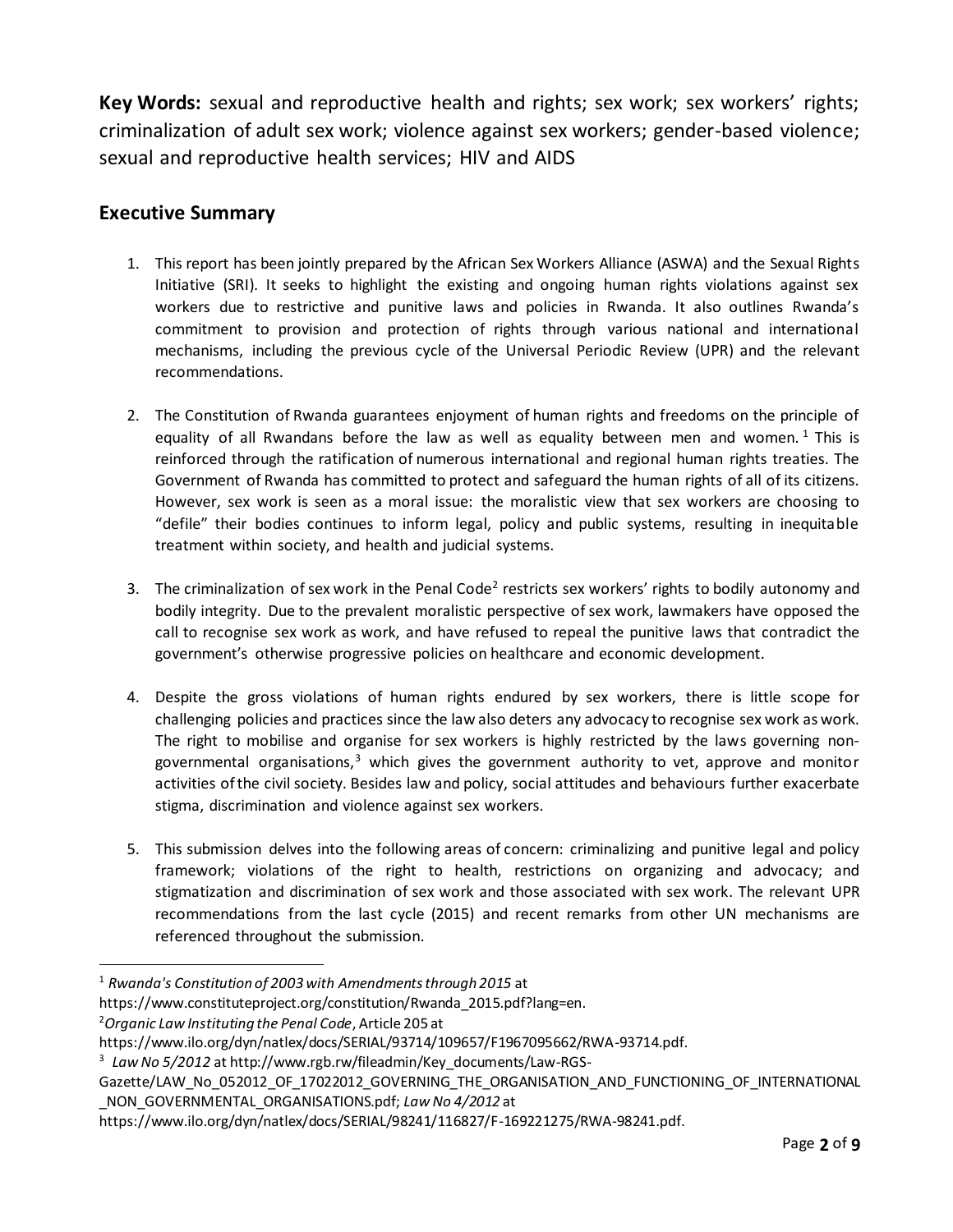### **Criminalizing and Punitive Legal and Policy Framework**

- 6. Policy and law makers in Rwanda view sex work as a personal choice to "defile" their bodies. This justifies the current regressive laws and structural interventions striving to punish, rehabilitate and reform. Currently, sex workers are subjected to imprisonment and exorbitant fines, and there is even a push for harsher punishment from some lawmakers. Although focused on deterring sex work, these punitive measures force sex workers to go underground and not seek health information and services.
- 7. The country's Penal Code imposes harsh punishment for anyone identifying as a sex worker. Article 205 of the Penal Code provides that: Any person who engages in prostitution shall fulfill, for a period not exceeding one year, one or more of the following obligations:<sup>4</sup>
	- Not to leave territorial limits determined by the Court;
	- Not to go to certain places determined by the Court;
	- To be subjected to surveillance measures;
	- To seek medical treatment; and
	- Periodically report to administrative services or authorities determined by the Court.
- 8. A person who violates any of the obligations set out in Article 205, is liable to a term of imprisonment of at least three (3) months but less than six (6) months; if a person subsequently commits prostitution as provided under Paragraph 2 of this Article, they shall be liable to a term of imprisonment of six (6) months to two (2) years and a fine of 50,000 to 500,000 Rwandan francs or one of these penalties.
- 9. Criminalization of sex work makes it extremely hard for sex workers to earn a liveable income, organise as sex workers, and access basic services such as healthcare and housing. The prevailing legal and social environment limits access to housing as landlords can refuse to rent properties to sex workers. As such, sex workers are forced to live in communal houses or brothels that lack basic necessities like water and proper sanitation. They also risk being prosecuted for living in brothels as it is criminalized in the Penal Code.
- 10. Generally, women sex workers face multiple and intersecting forms of discrimination and oppression based on their gender, occupation, marital status, class among other grounds. Female sex workers have often had less access to formal education and information. Child bearing is only viewed as acceptable within a monogamous, heterosexual, two-parent family unit, and women who bear children outside this (unmarried; without a husband) are disparaged and isolated. Sex workers who have children are often pressured to "return" the children to their fathers. They are seen as a disgrace and rarely supported by their families. *[UPR Recommendation 133.11 by Algeria: Continue efforts for the emancipation and empowerment of women; UPR Recommendation 133.12 by Angola: Continue the implementation of positive measures in favor of gender equality to facilitate their access to justice and education].*
- 11. Despite international outcry against sex worker "rehabilitation," Rwanda has introduced a program that provides special income-generating activities to "help" sex workers leave the industry. This strategy assumes that sex workers can be persuaded to adopt alternative ways of providing for themselves and their children. There is also a "transitional centre" for sex workers and other "social

j

<sup>4</sup> *Organic Law Instituting the Penal Code*, Article 205 at

[https://www.ilo.org/dyn/natlex/docs/SERIAL/93714/109657/F1967095662/RWA-93714.pdf.](https://www.ilo.org/dyn/natlex/docs/SERIAL/93714/109657/F1967095662/RWA-93714.pdf)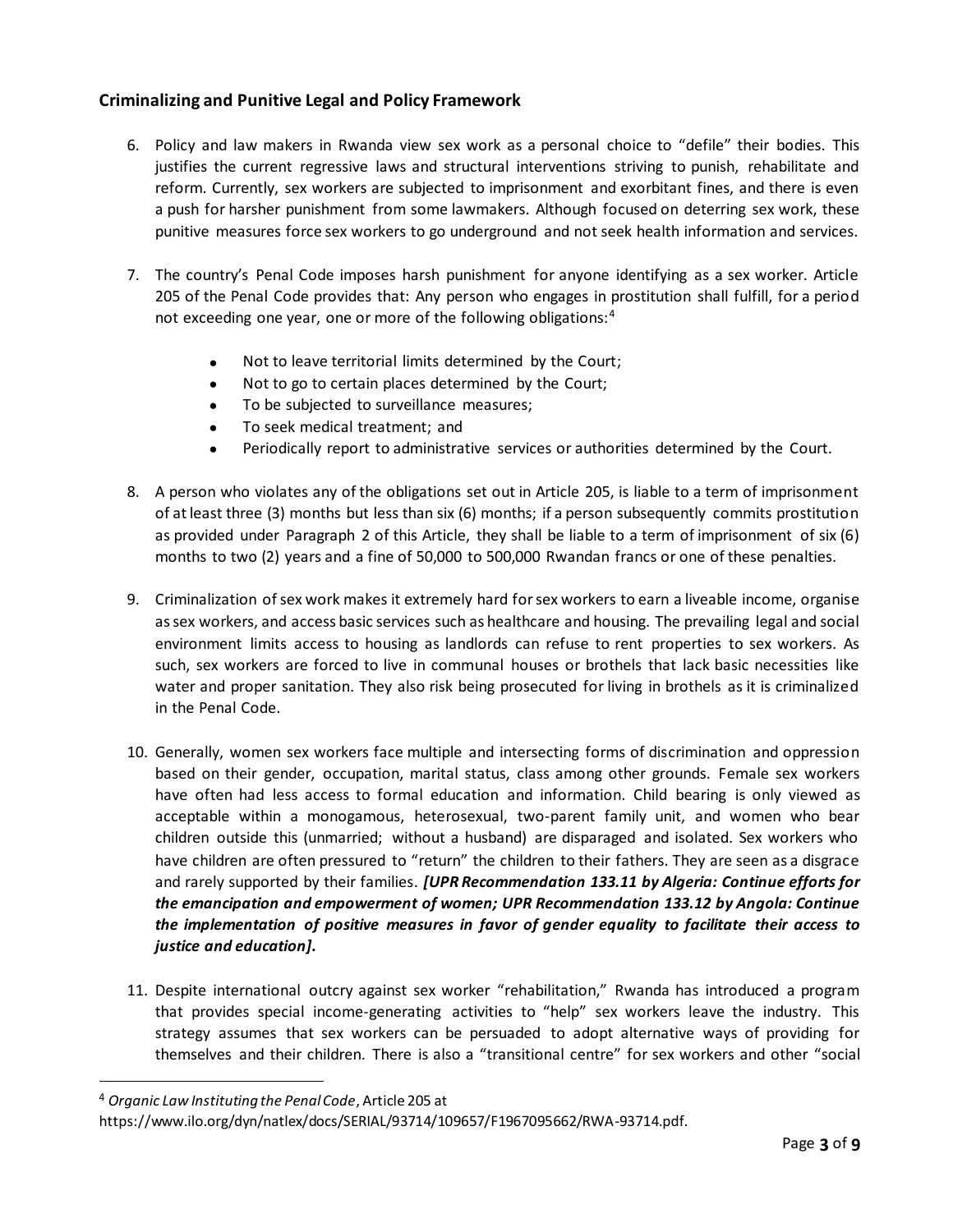deviants," aimed at facilitating "transformation." However, detainees in these centres are beaten on a regular basis, and most of the beatings are carried out by other detainees, known as "counselors," whom the police have put in charge of the center's internal security.<sup>5</sup> [UPR Recommendation 134.48 *by Italy: Investigate all allegations of torture and ill-treatment during interrogations in some detention facilities by the police and security forces.]*

- 12. Sex workers are often victims of assault by Inkeragutabara (the reserve force of the Rwanda Defence Forces), arbitrary arrests by the police, taken to police stations, and thereafter transferred to Gikondo Transit Centre for detention. Local authorities justify the arbitrary and unregulated detention at Gikondo Centre as a measure to reduce the number of "idle people" wandering in the street. This measure is allegedly proposed to be a transit centre for vocational training and reintegration into the Rwandan society. These cases are also typically accompanied by extortion through the solicitation of bribes in order for the sex workers to secure their release. <sup>6</sup> *[UPR Recommendation 133.28 by Singapore: Further strengthen efforts to ensure full and unhindered access to justice for all Rwandans, particularly through policies and laws designed to combat corrupt practices at all levels.]*
- 13. Traditionally, the sentence imposed on perpetrators of rape often consists of a compensation payment, mostly to incentivize suspension of the right of the victim's family to private retaliation. For example, a culprit offers beer or money to the victim and her family and the situation is settled when she accepts the compensation. This tendency to monetarily compensate the victim is prevalent in Rwanda as rape is considered an infringement on the victim's integrity and decency, rather than breaking of a law requiring redress in the formal justice system. However, rape of sex workers is rarely regarded as a crime or an infringement on their decency. This makes sex workers vulnerable to violence from their clients and police officers, with no available options of redress or justice. *[UPR Recommendation 133.24 by Singapore: Consider further strengthening policies and laws to put in place an effective and holistic system towards combating violence against women and ensuring justice for victims; UPR Recommendation 133.25 by Uganda: Build institutional capacity for effectiveness in the prevention of and response to gender-based violence.]* Criminalisation also makes it difficult for sex workers to negotiate for use of protection and better payment.
- 14. The Penal Code Articles related to sex work breach all basic human rights: the right to dignity and the right to privacy as sex workers are constantly surveilled; the right to equal protection under the law and the right to non-discrimination as there are restrictions and obligations for women engaged in sex work that are not applicable to their clients or perpetrators of other sexual related crimes, such as child defilement, rape and marital rape; the right to equal protection of the law by omitting determination of guilt by the court before being subjected to measures of surveillance and mandatory health seeking; the right to bodily integrity as female sex women are at an increased risk of sexual violence including rape, from police, clients and strangers; and the right to liberty and security of person, by subjecting sex workers to arbitrary and unlawful arrest.<sup>7</sup>

<sup>&</sup>lt;sup>5</sup>Interview: The Price Paid in Kigali to Keep the City's Image Pristine | Human Rights Watch. Human Rights Watch. <https://www.hrw.org/news/2015/09/24/interview-price-paid-kigali-keep-citys-image-pristine.>

<sup>6</sup> *A landscape analysis of the human right of sex workers and LGBT communities in Rwanda*, Global Philanthropy Project at https://globalphilanthropyproject.org/wp-content/uploads/2016/03/Rwanda-Baseline\_ENG.pdf.

<sup>7</sup> *Developing human rights-based strategies to improve health among female sex workers in Rwanda*, Health and Human Rights Journal at https://www.hhrjournal.org/2013/08/developing-human-rights-based-strategies-to-improve-healthamong-female-sex-workers-in-rwanda/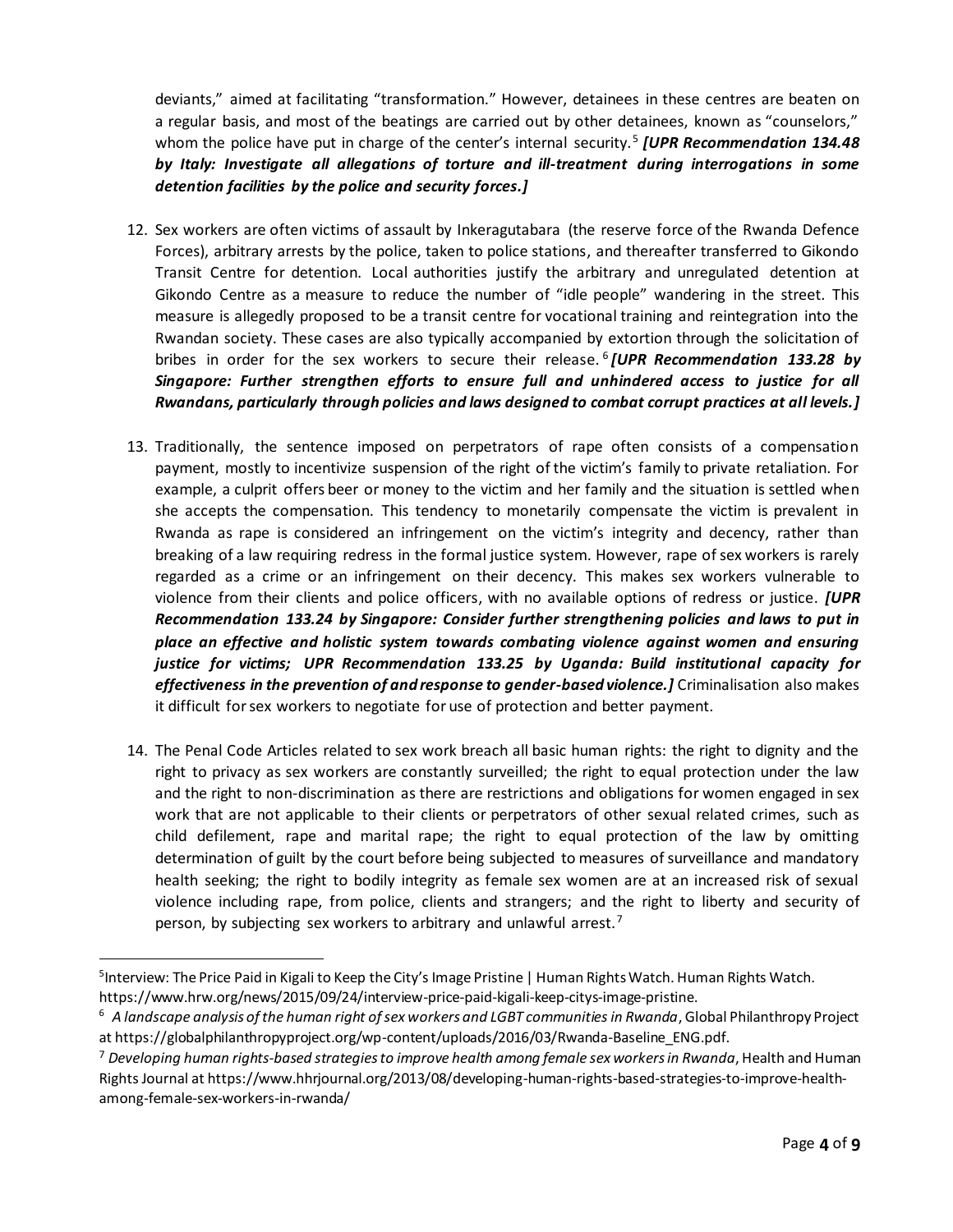## **Violations of the Right to Health**

- 15. Protecting the health outcomes of Rwanda's sex workers (and with them, the broader population) does not demand intensified repression, but, on the contrary, a comprehensive agenda of medical and social support to improve sex workers' access to healthcare, reduce their social isolation, and expand their economic options. *[UPR Recommendation 133.41 by Cuba: Continue to invest in the development of the health system, which results in further progress on the right to health for the entire population.]*
- 16. The country's National Strategic Plan on HIV/AIDS (2009-2012) aims to reach 60 percent of sex workers with HIV prevention programmes. However, many sex workers are afraid of accessing healthcare and remain underground for fear of arrest and forceful detention in rehabilitation centers.<sup>8</sup> Further, sex workers are viewed as immoral and are often isolated. They are seen as sexual and social deviants, and carriers of sexually transmitted infections such as HIV and syphilis. Sex workers are portrayed as pathetic victims, cursed, family destructors, and as if they have no use to society - as condemned people.
- 17. Despite Rwanda's successes with preventing 70% of new infections in the general population through nation-wide couples' testing in antenatal clinics, prevention and timely treatment in key populations including female sex workers are lacking. The prevalence of HIV – including many new cases – and STIs among female sex workers in Kigali is high, and condom and contraceptive use are low.
- 18. Pregnant sex workers experience difficulties in accessing prenatal and postnatal care since in some government facilities they are expected to be accompanied by their partners. This is another reason why they cannot access HIV interventions through couples' testing. This discourages sex workers to seek vital health services. *[UPR Recommendation 133.13 by Argentina: Continue its efforts in the area of gender equality to eradicate traditional patriarchal stereotypes and gender inequality; UPR Recommendation 133.14 by Chile: Strengthen measures to eradicate patriarchal stereotypes against women, including through education and awareness programs.]* Sex workers also report mistreatment and discrimination by health workers. In case of refusal of services and public exposure of their status, sex workers have no form of redress since there are no laws to protect them.
- 19. There is a severe lack of services specific to transgender sex workers, and they are often forced to turn to the unregulated and illegal market for health related needs and services. Unable to cope with unresponsive and unaccommodating health and societal systems, they often resort to self-medicating and other harmful coping strategies to address the negative impact of discrimination on their mental health and wellbeing.
- 20. For the past 11 years, Rwanda has had a national health insurance scheme that is said to cover 92% of the population. To access health services through this insurance, every person is expected to pay \$2 per year upfront. Few sex workers are aware of this scheme. Further, it may be impossible for sex workers to access not only because of the money requirement, but also because they may be afraid of sharing their details during registration for fear of being tracked and forced to rehabilitation/transitional centres.*[UPR Recommendation 134.78 by Mauritius: Continue to*

<sup>&</sup>lt;sup>8</sup> A landscape analysis of the human right of sex workers and LGBT communities in Rwanda, Global Philanthropy Project at https://globalphilanthropyproject.org/wp-content/uploads/2016/03/Rwanda-Baseline\_ENG.pdf.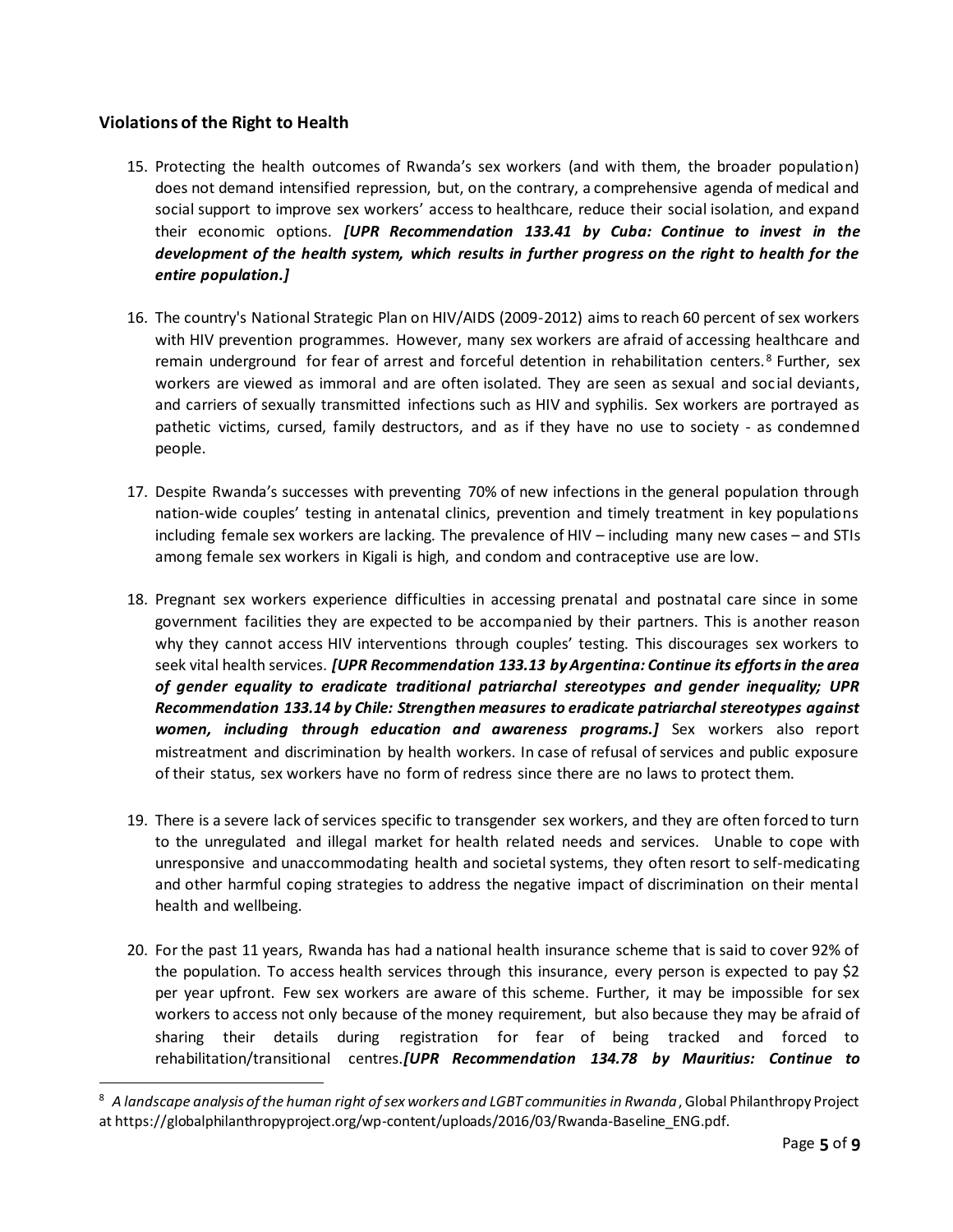*implement health policies that guarantee the right to health for all ; UPR Recommendation 133.36 by Bolivarian Republic of Venezuela: Further strengthen its successful social plans and programs in favour of its people, with a special emphasis on the areas of education, nutrition and health.]*

### **Restrictions on Organizing and Advocacy**

- 21. Laws governing NGO in Rwanda, including Law 04/2012 and Law 05/2012 are frequently used to interfere, undermine and freeze the activities of independent human rights and civil society organisations. This issue has been acknowledged and addressed in the *Report of the Special Rapporteur on the rights to freedom of peaceful assembly and of association, Maina Kiai (16 September 2014).<sup>9</sup> The Special Rapporteur recommended that both Law 04/2012 and Law 05/2012 should be amended in full consultation with civil society. They also recommended allowing unregistered organizations to operate; making the registration process simpler and faster (similar to private companies); ensuring that government authorization or presence is no longer required to hold private meetings; and partnerships between government and civil society should be strictly voluntary rather than compulsory.<sup>10</sup>*
- 22. Current government policies support rehabilitation of sex workers and deter any advocacy to recognise sex work as a legitimate form of work. Sex workers right to mobilise and organise is also highly restricted, and requires organisations to apply for temporary licenses that must be renewed yearly and provide their financial projects for five years. This discourages sex workers from seeking legal recognition or even open bank accounts for fear of being surveilled. *[UPR Recommendation 134.58 by Netherlands: Increase the space for civil society in Rwanda. A first step should be to simplify regulations for NGOs, making it easier to register, in order to support a thriving civil society which will contribute to Rwanda's progress and prosperity (Netherlands); UPR Recommendation 135.21 by Ireland: Create and maintain, in law and in practice, a safe and enabling environment, in which human rights defenders, journalists and civil society can operate free from hindrance and insecurity, in accordance with Human Rights Council resolutions 22/6, 27/5 and 27/31.]*
- 23. The government is intolerant of reports of human violations and there are restrictions on investigating and publishing findings. Further, there is no known consultation have taken place between the government and sex workers when new laws and policies are being put into place. The government's design and implementation are top-down, a method that has led to negative effects of law and policies on the target communities. For example, the special income-generating activities program for sex workers is viewed by the community as a surveillance and a morality project. The program is not cognizant of the needs of sex workers, their skills or market forces.
- 24. At present, sex worker organising is almost invisible. Often, sex workers organise informally in small groups, but not focusing on provision of services or advocating for their rights. These groups are mainly relied upon for support to deal with social isolation. For sex workers to register an organisation, most have to hide under the guise of women empowerment. Alternatively, they may work under LGBT-led groups, which are allowed to run some programs on sex work, but mainly on HIV.

<sup>9</sup> *Report of the Special Rapporteur on the rights to freedom of peaceful assembly and of association, Maina Kiai*, A/HRC/26/29/Add.2.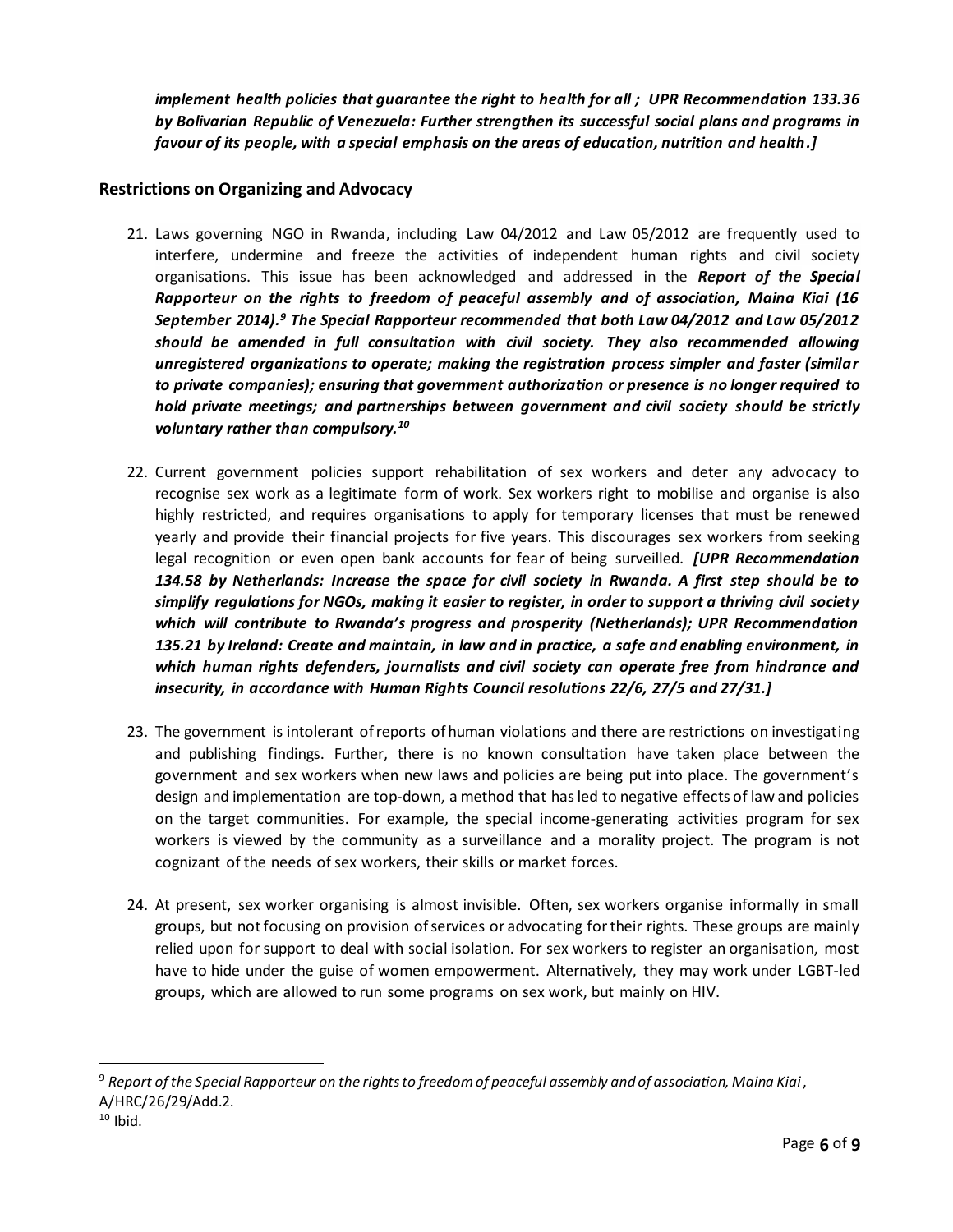25. Many NGOs continue to support rehabilitation of sex workers. For example, UNAIDs provides financial and technical support to Rwanda National Police. One of their goals is to encourage sex workers to leave the industry. The *Abahindutse* or those who quit sex work, are trained and enlisted in community policing focused on reporting crime. This has intensified surveillance on sex workers, forcing them to go further underground. This and other rehabilitation interventions encroach on the liberty of sex workers to choose a means of livelihood.

### **Stigmatization and Discrimination**

- 26. As sex work is viewed from a moralistic view, they continued to be stigmatized in their community, religious spaces, and even in civil society. Sex workers say religious leaders consider sex work as an abomination that will lead to the "end of the world." Being sex workers, they are not allowed to have any role in serving the church. Although the Faith Victory Association has embarked on a three-year campaign to fight HIV/AIDS among sex workers, their focus is on "rehabilitation:" "The campaign with sex workers seeks to find alternative economic activities away from [sex work]."<sup>11</sup>
- 27. The media refers to sex workers as *Indaya* or prostitutes. They are viewed as unworthy of respect and dignity. The media paints sex workers as sexual and social deviants, and carriers of sexually transmitted infections.
- 28. Children of sex workers are regarded as outcasts and face difficulties integrating in their communities. This cyclical deepening of social exclusion has intergenerational effects. Intergenerational transmission of risks is shown, for example, through the problems that children of sex workers face in succeeding at school due to issues such as discrimination on the part of teachers and classmates. <sup>12</sup> There is also a high rate of illiteracy in local languages, English and French among female sex workers and it creates a further problem of knowledge transmission to their children. One sex worker said: "Sometimes, my child comes back from school being very sad because of how he has been treated by the other pupils. I don't have enough to give him all he needs, so that he could be like the other children, who have fathers who can provide for them. All this affects our children…"
- 29. When sex workers who are mothers are arrested, their children are often left without guardians and destitute. Some become street beggars making them vulnerable to exploitation and also arrests. Those arrested end up in the Gikondo detention center infamous for its brutality.
- 30. Although the law affects all sex workers on a larger scale than other citizens, transgender sex workers face additional challenges because there is no social recognition of dynamic gender beyond those of biological sex as male or female. They thus face heightened discrimination, stigma and even violence from the police and their clients. This leads to most of them working underground and often in very precarious conditions. Transgender sex workers face double the stigma and discrimination, including for services like housing. They have very limited access to rights based, affirming health services, as most of the available health services are for men who have sex with men and female sex workers. The

 $\ddot{ }$ 

 $11$  Criminalization of sex work hinders HIV prevention efforts. The New Humanitarian.

https://www.thenewhumanitarian.org/report/94231/rwanda-criminalization-sex-work-hinders-hiv-prevention-efforts. <sup>12</sup> *Developing human rights-based strategies to improve health among female sex workers in Rwanda*. Health and Human Rights Journal. https://www.hhrjournal.org/2013/08/developing-human-rights-based-strategiesto-improve-health-among-female-sex-workers-in-rwanda/.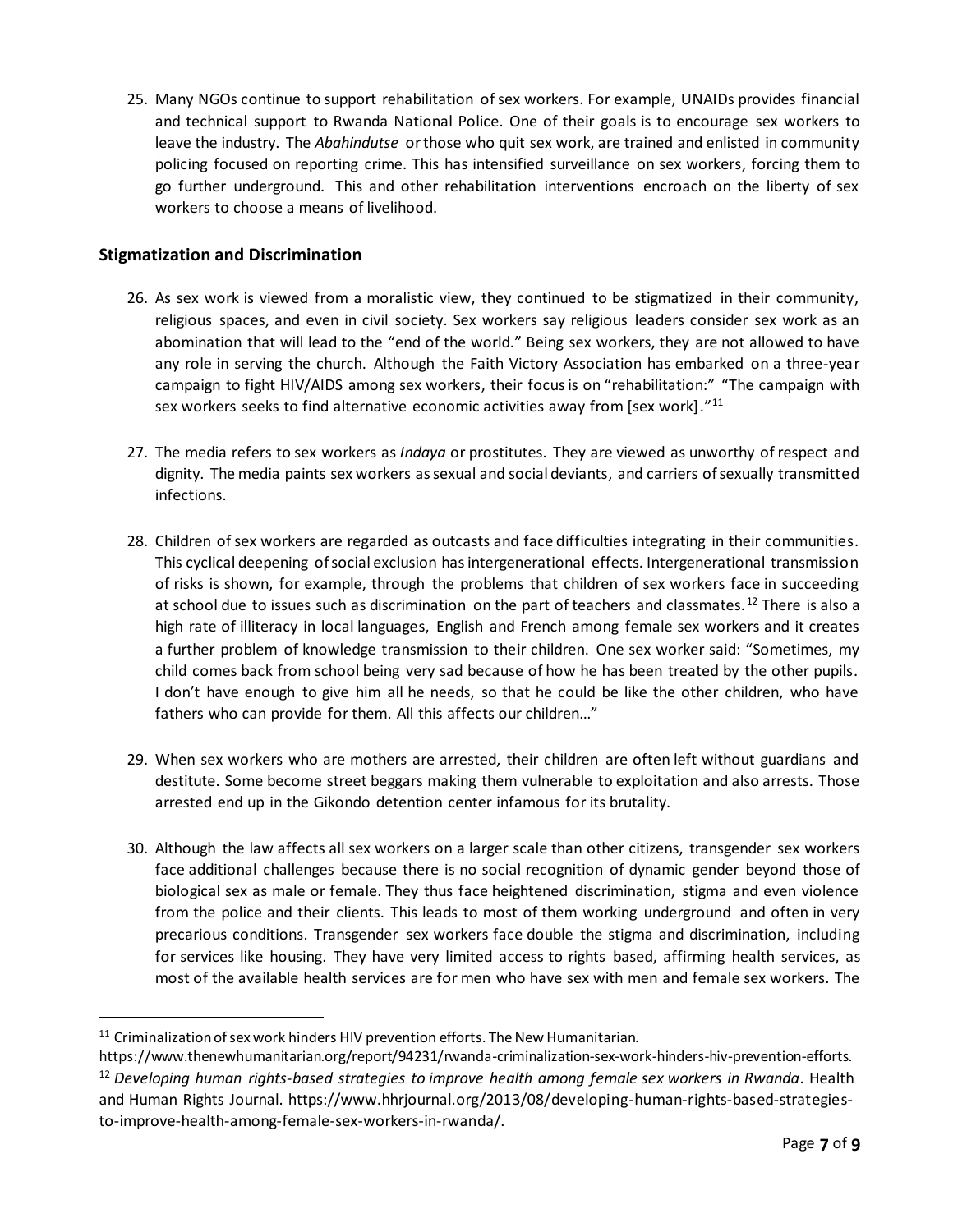legal system, including legal aid is inaccessible for transgender sex workers and they often have no available forms of redress in case of violence or discrimination. *[UPR Recommendation 133.9 by Egypt: Continue enhancing the process of combating different forms of discrimination, particularly by facilitating access to justice for all Rwandan people.]*

31. Some Rwandan lawmakers continue to advocate for a more punitive approach to tackling sex work. For example, on September 23, 2009, the Rwanda Minister of Gender and Family Promotion urged all Rwandans to cooperate in the fight against the "immoral behaviors," and called on local leaders, police and other security agents to crack down the culprits. This was during a talk with university students on sex work and poverty. <sup>13</sup> These societal views confirm the importance and timeliness of grappling with sex work issues from a human rights perspective.<sup>14</sup>

#### **Recommendations for Action**

- 32. Amend the section on "prostitution" in the Penal Code to decriminalize all voluntary sex work by adults, including decriminalization of "discouraging efforts to rehabilitate prostitutes" (Article 205).
- 33. Amend Law 04/2012 and Law 05/2012 in meaningful consultation with civil society organizations to remove strict restrictions on registration and government presence and surveillance.
- 34. Create mechanisms in consultation with sex workers to eliminate and address unlawful arrests and detention; state-sanctioned violence; and impunity for acts of violence against sex workers. Enact strict non-discriminations laws for protection of sex workers.
- 35. Close all "rehabilitation" and "transitional" centres guising as facilities to detain and punish sex workers.
- 36. Make Rwanda's national health insurance freely available to all sex workers. Eliminate strict registration processes; and enact confidentiality policies with severe consequences if breached.
- 37. Create mechanisms in meaningful consultation with sex workers to monitor and provide training for health care workers on human rights-based approach to provision of services, especially for transgender sex workers. Ensure all health services, including sexual and reproductive health services are available in a confidential, respectful and non-judgmental manner.
- 38. Create supportive policies and political actions in meaningful consultation with sex workers to promote and upholds the rights of sex workers. This includes integration of sex workers in government programs to stem social inclusion, and these policies should extend to community and religious leaders to eliminate the stigma related to sex work throughout the country.

<sup>13</sup>*EMPOWER THEM, SAVE LIVES PROJECT,* Change Makers at

<https://www.changemakers.com/economicopportunity/entries/empower-themsave-lives-project.>

<sup>14</sup> *Developing human rights-based strategies to improve health among female sex workers in Rwanda*, Health and Human Rights Journal at https://www.hhrjournal.org/2013/08/developing-human-rights-based-strategies-to-improvehealth-among-female-sex-workers-in-rwanda/.